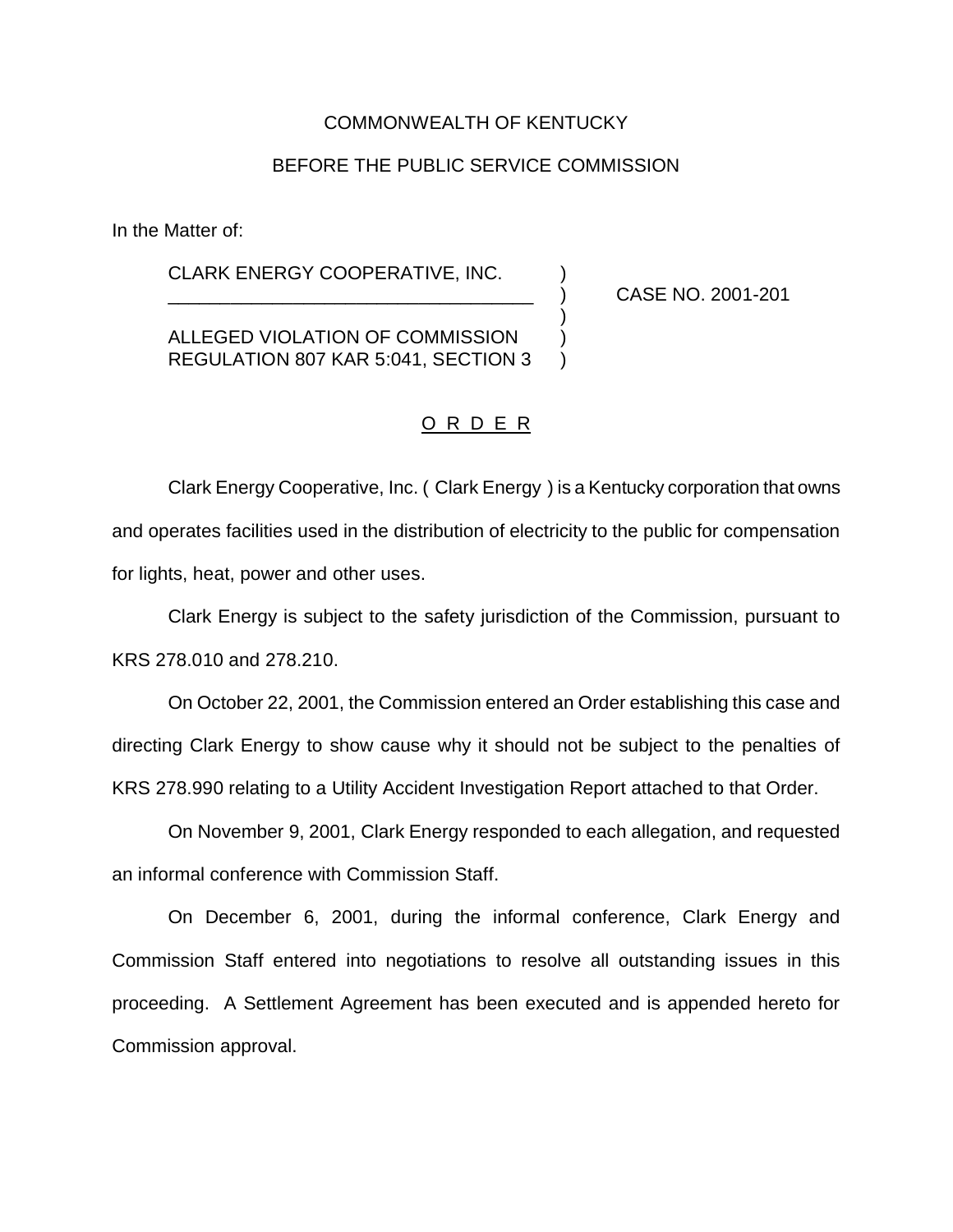In reviewing this Settlement Agreement, the Commission has considered, *inter alia*, the circumstances surrounding the alleged violations and the efforts of Clark Energy to comply with the Commission s safety regulations.

The Commission finds that the Settlement Agreement is in accordance with the law, does not violate any regulatory principle, results in a reasonable resolution of this case, and is in the public interest.

IT IS THEREFORE ORDERED that:

1. No formal hearing shall be held in this case.

2. The Settlement Agreement, appended hereto, is incorporated into this Order as if fully set forth herein.

3. The terms and conditions set forth in the Settlement Agreement are adopted and approved.

4. Upon payment of the penalty as set out in paragraph 2 of the Settlement Agreement, this case shall be removed from the Commission s docket.

Done at Frankfort, Kentucky, this 23<sup>rd</sup> day of January, 2002.

By the Commission

ATTEST:

 $\longrightarrow \widehat{\mathbb{C}}$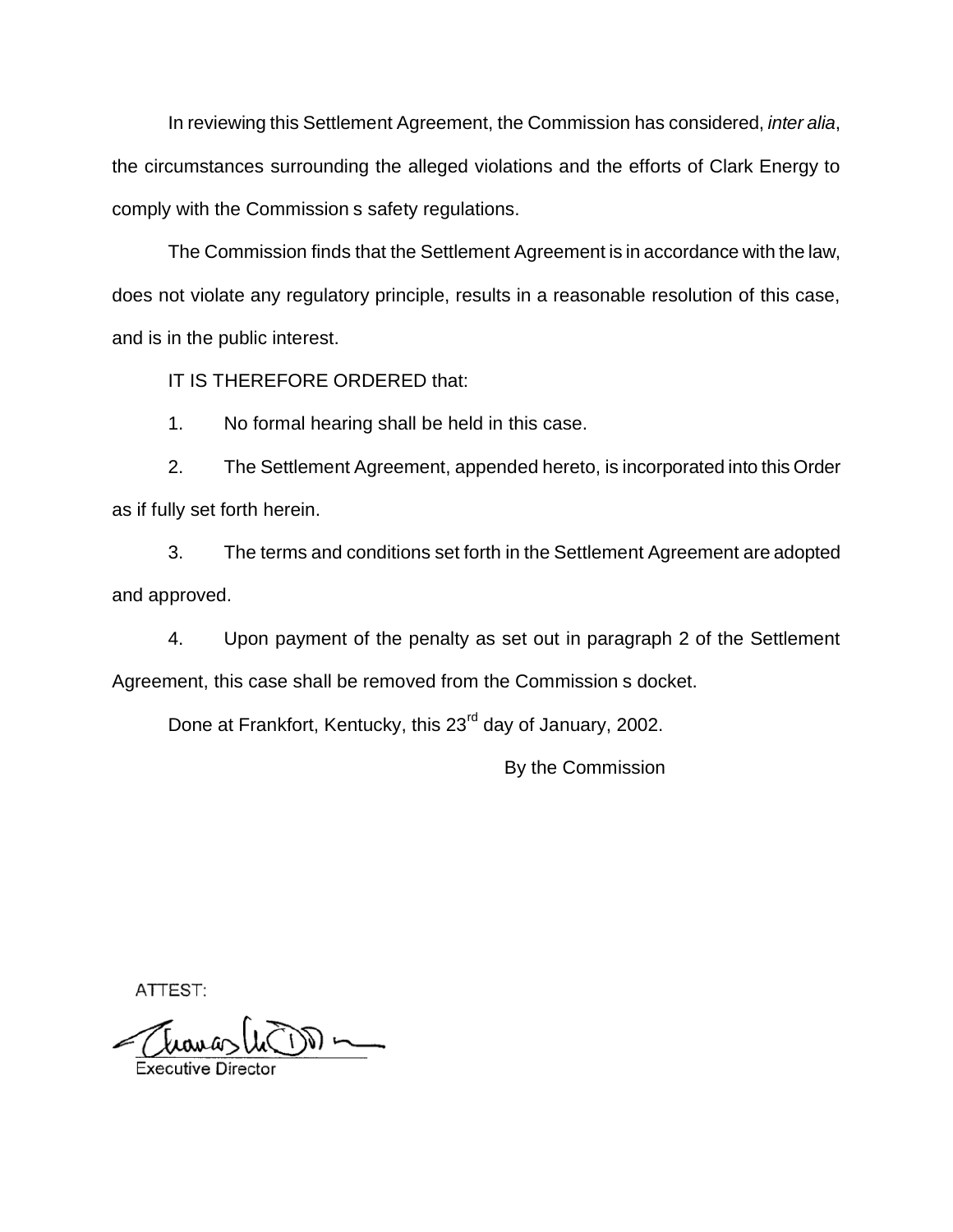APPENDIX TO AN ORDER OF THE KENTUCKY PUBLIC SERVICE COMMISSION IN CASE NO. 2001-201

DATED January 23, 2002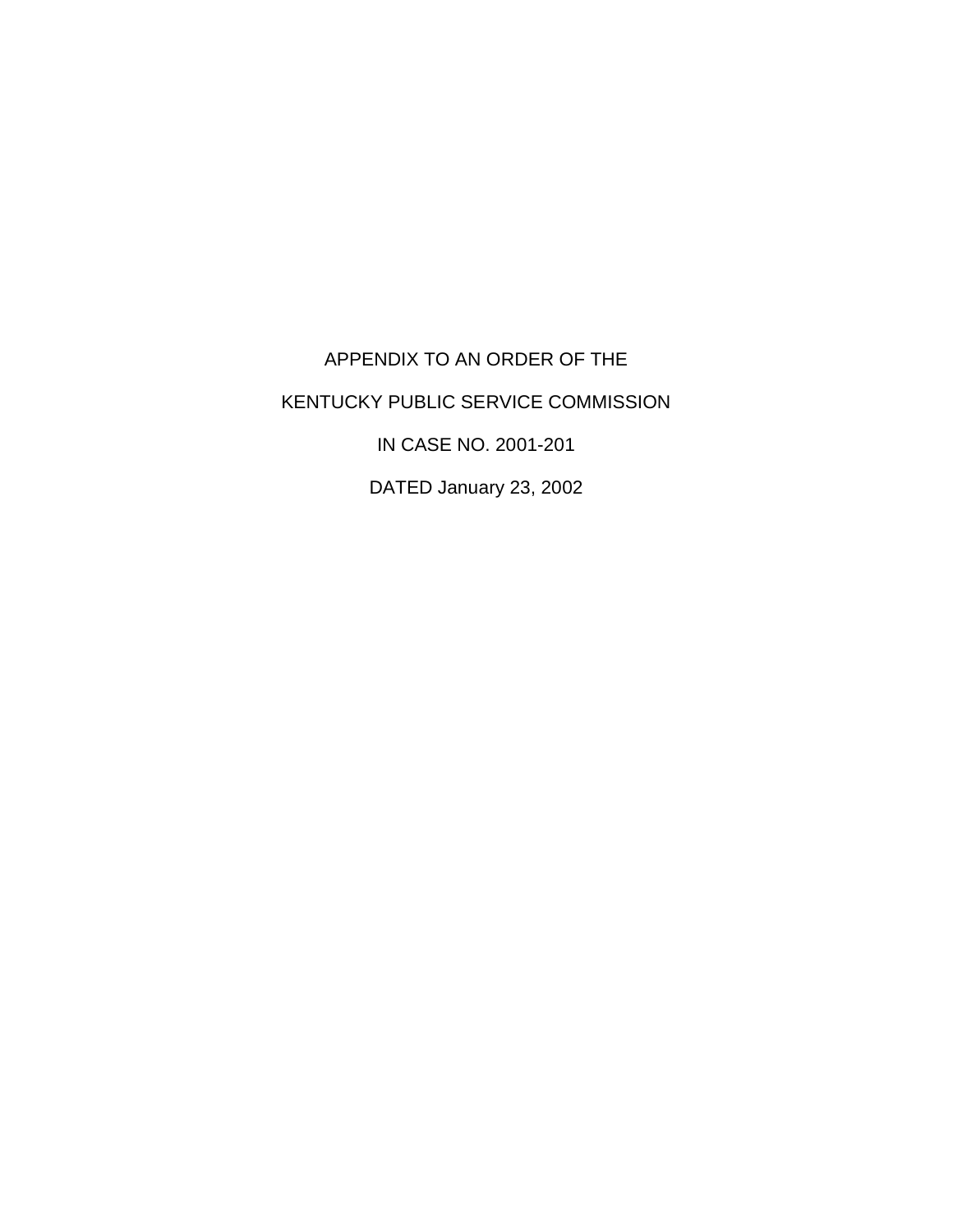## COMMONWEALTH OF KENTUCKY

### BEFORE THE PUBLIC SERVICE COMMISSION

In the Matter of:

CLARK ENERGY COOPERATIVE, INC.

CASE NO. 2001-201

ALLEGED VIOLATION OF COMMISSION REGULATION 807 KAR 5:041, SECTION 3

### SETTLEMENT AGREEMENT

THIS AGREEMENT is made and entered this / 4 day of January, 2002, by and between the STAFF OF THE PUBLIC SERVICE COMMISSION OF KENTUCKY ("Commission Staff") and CLARK ENERGY COOPERATIVE, INC. (Clark Energy).

#### WITNESSETH:

WHEREAS, Clark Energy is a Kentucky corporation that engages in the distribution of electricity to the public for compensation for lights, heat, power, and other uses and is a utility subject to Commission jurisdiction; and

WHEREAS, on October 22, 2001, the Public Service Commission entered an Order establishing this case and directing Clark Energy to show cause why it should not be subject to the penalties of KRS 278.990 relating to a Utility Accident Investigation Report dated June 20, 2001; and

WHEREAS, on November 9, 2001, Clark Energy, by counsel, filed a response to the Commission's Order in which Clark Energy denied any violation of the NESC or Commission regulations on its behalf or its supervisors; and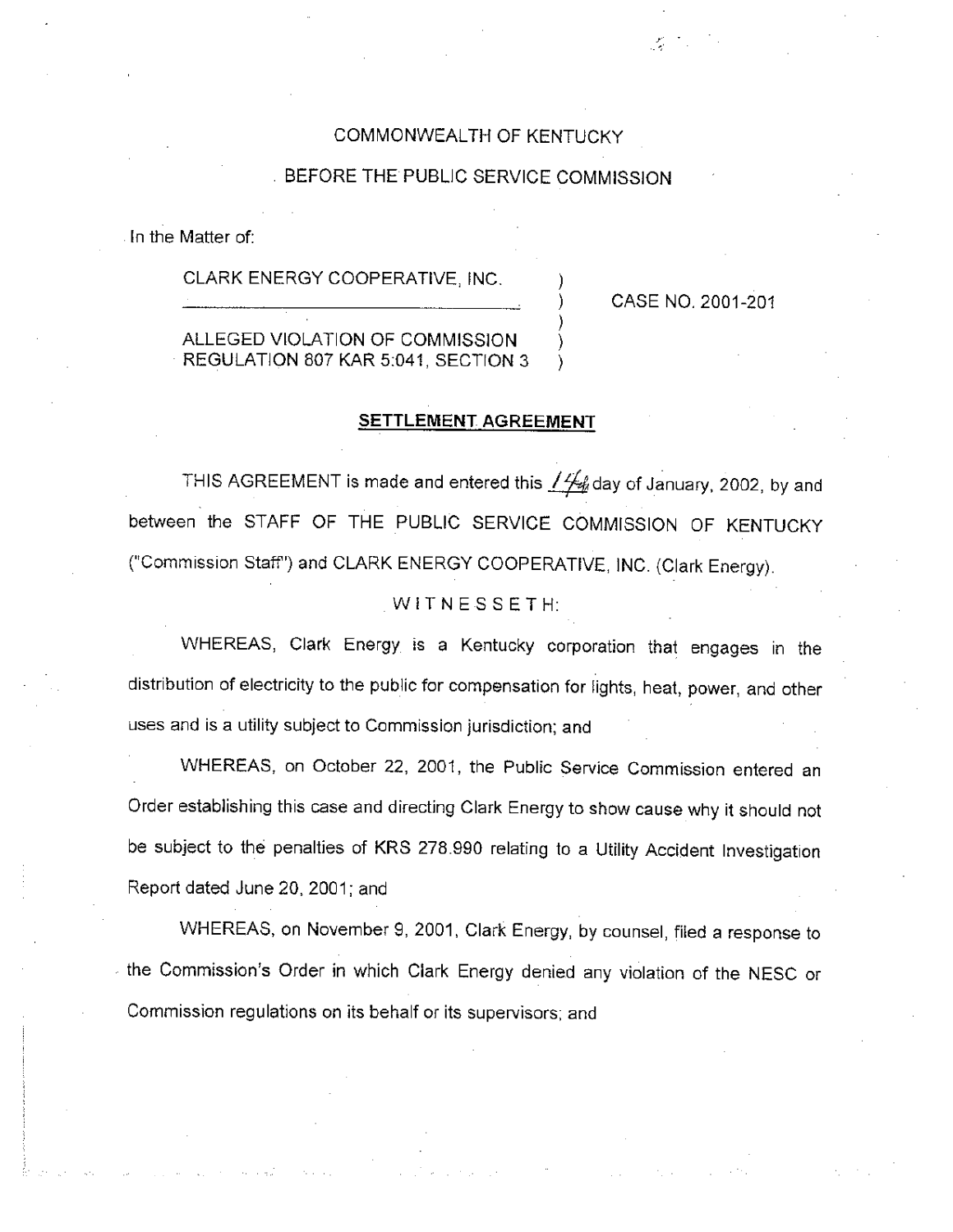WHEREAS, the courts of this Commonwealth addressed the issue and ascertained the scope and nature of the Commission's authority in Public Service Commission v. Jackson County Rural Electric Cooperative Corporation, Ky.App., 50 S.W.3d 764 (2000); and

WHEREAS, Clark Energy and Commission Staff held an informal conference on December 6, 2001 in which all issues were discussed; and

WHEREAS, Clark Energy and Commission Staff desire to settle the issues raised by this proceeding and have entered into this Settlement Agreement through compromise to settle this proceeding;

NOW, THEREFORE, Clark Energy and Commission Staff agree that:

Clark Energy recognizes and acknowledges that National Electrical Safety 1. Code, Section 42, 420H, and Section 42, 420K, require tools, protective equipment, and safety straps to be used by employees in connection with their work, and Clark Energy further recognizes and acknowledges that National Electrical Safety Code, Section 42, 421A, requires that the first level supervisor or person in charge make employees aware of energized equipment.

Within 10 days after the entry of an Order approving this Settlement 2. Agreement, Clark Energy shall pay to the Commonwealth of Kentucky the sum of Three Thousand Five Hundred Dollars (\$3,500.00). This payment shall be in the form of a cashier's check made payable to "Treasurer, Commonwealth of Kentucky" and shall be mailed or delivered to the Office of General Counsel, Public Service Commission of Kentucky, 211 Sower Boulevard, Post Office Box 615, Frankfort, Kentucky 40602.

-2-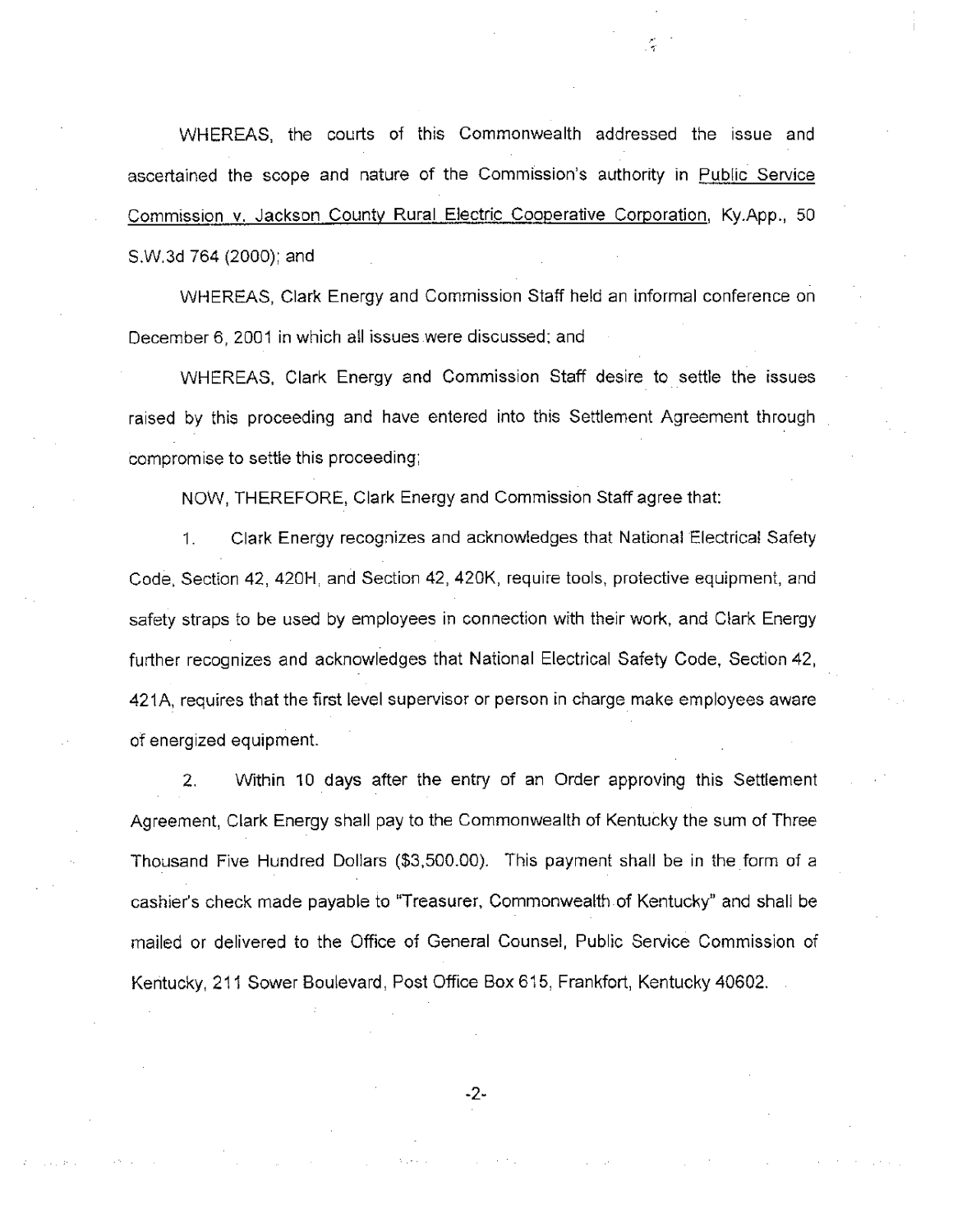3. Nothing contained herein shall be construed as an admission of a willful violation of any federal or state statute or any provision of an administrative regulation; nor shall the Public Service Commission's acceptance of this agreement be construed as a finding of a willful violation of any statute or administrative regulation. This Settlement Agreement shall not be used for any purpose in any subsequent legal or administrative proceeding (other than a proceeding by the Commission to enforce the terms of this Settlement Agreement), and Clark Energy shall not be precluded or estopped from raising any issue, claim or defense therein by reason of the execution of this Settlement Agreement.

This Agreement is subject to the acceptance of and approval by the Public 4. Service Commission. If this settlement is accepted by an Order of the Public Service Commission, the parties agree not to request rehearing or to file an appeal of that Order in the Franklin Circuit Court.

5. Commission Staff shall recommend to the Public Service Commission that this Settlement Agreement be accepted and approved.

6. If the Public Service Commission fails to accept and approve this Settlement Agreement in its entirety, this proceeding shall go forward and neither the terms of this Settlement Agreement nor any matters raised during settlement negotiations shall be binding on either signatory or be construed against either Clark Energy or Commission Staff.

-3-